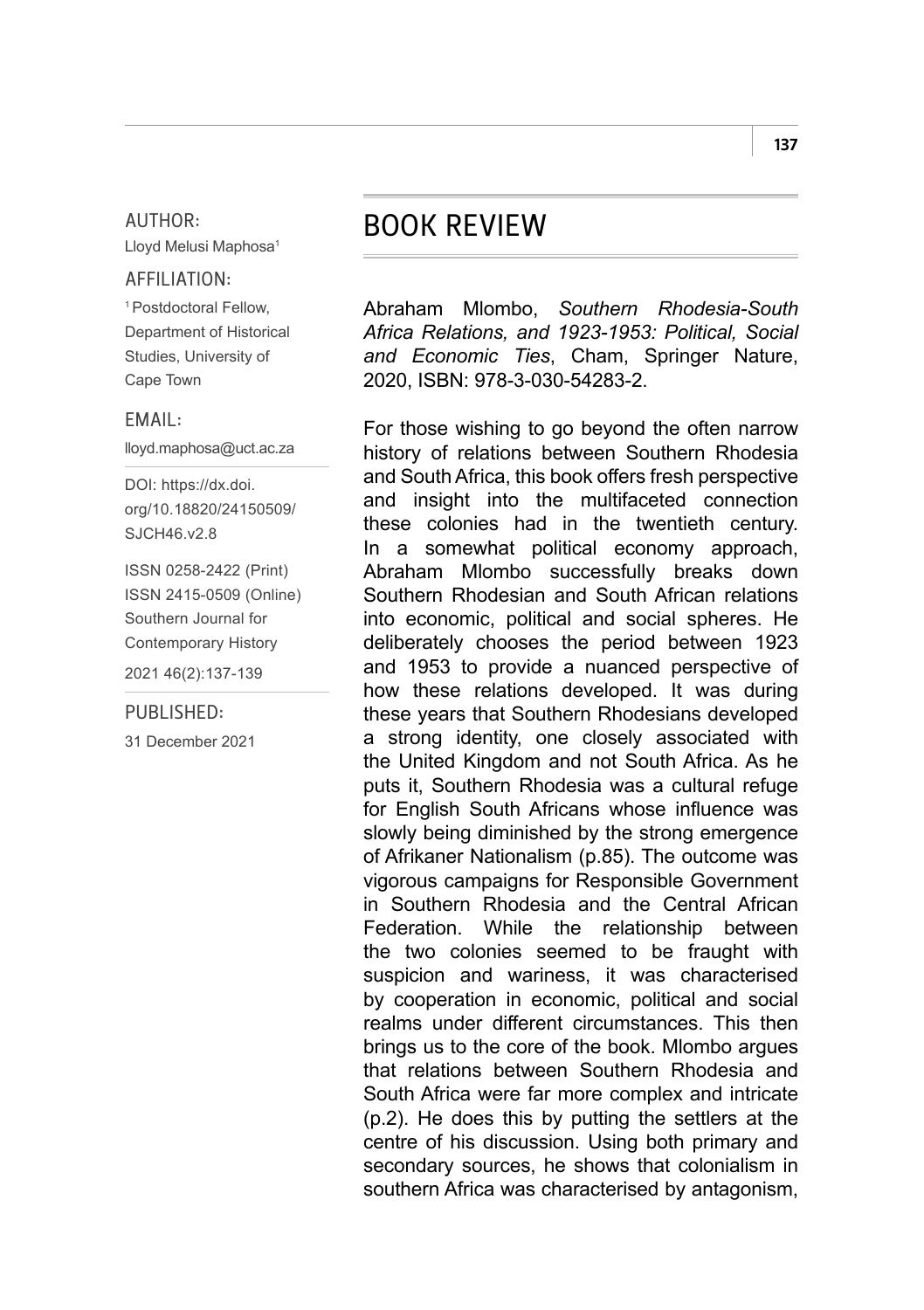competition, contradiction and interdependence in the settler communities. This permeated every aspect of their relations.

Although he is not a trailblazer in this subject, he is certainly the first to explore the connection between these two southern African colonies in this manner. He carefully draws from notable scholars like Martin Chanock, Ronald Hyam, Phillip Warhurst and Ian Phimister, who explore the topic through political and economic lenses. This is complemented by the book's chronological structure, enhancing the reader's understanding of how these dynamics shifted over time. Also worth noting is Mlombo's effective style of writing. He is indeed at his best when supporting arguments with evidence. This enlivens the book and makes it very approachable. The narrative unfolds in a sequence of five substantive chapters. Chapter two tracks Southern Rhodesian and South African relations back to the eve of the First World War. This sets the scene for what is to be a rollercoaster journey across the history of the two neighbouring colonies. It had long been anticipated that Southern Rhodesia's destiny was joining the Union of South Africa. However, after the war, talks about Responsible Government rang louder than those of joining the Union. With pride and honour, Southern Rhodesia offered her unwavering support to Britain during the war. South Africa, on the other hand, lacked the same enthusiasm. Although she finally pledged her support, she had initially resisted the instruction to invade German South West Africa on behalf of Britain (p.21). Such "rebellious" actions complicated the idea of inevitable union with South Africa. Afrikaners, both in Southern Rhodesia and South Africa, were not to be trusted against the Germans. This was worsened by fears of the poor white problem, often associated with the Afrikaners, and the imposition of bilingualism in the event that Southern Rhodesia joined the Union. This was viewed as a threat to the availability of jobs in the colony (p.34). The outcome was a strong campaign for Responsible Government spearheaded by Ethel Tawse Jollie, the founder and organiser of the Responsible Government Association (RGA) (p.29).

Yet, after the RGA's successful campaign, Southern Rhodesia still could not boast entirely of being free from South Africa's influence. In chapter three, Mlombo explores some of the intricate ties the colony shared with its larger neighbour. These were partly due to the fact that many white settlers in Southern Rhodesia came from the Cape Colony (p.60). As a result, migration between the two colonies was inevitable. However, these migratory patterns went beyond just "blood ties" between white settlers and them sending their children to South Africa for tertiary education. They included African workers who journeyed to South Africa for better-paying jobs and tertiary education, too (pp.195-197). This specific pattern quickly turned into political connections as notable Southern Rhodesian Africans, schooled in South African Universities, returned back home armed with political ideas that